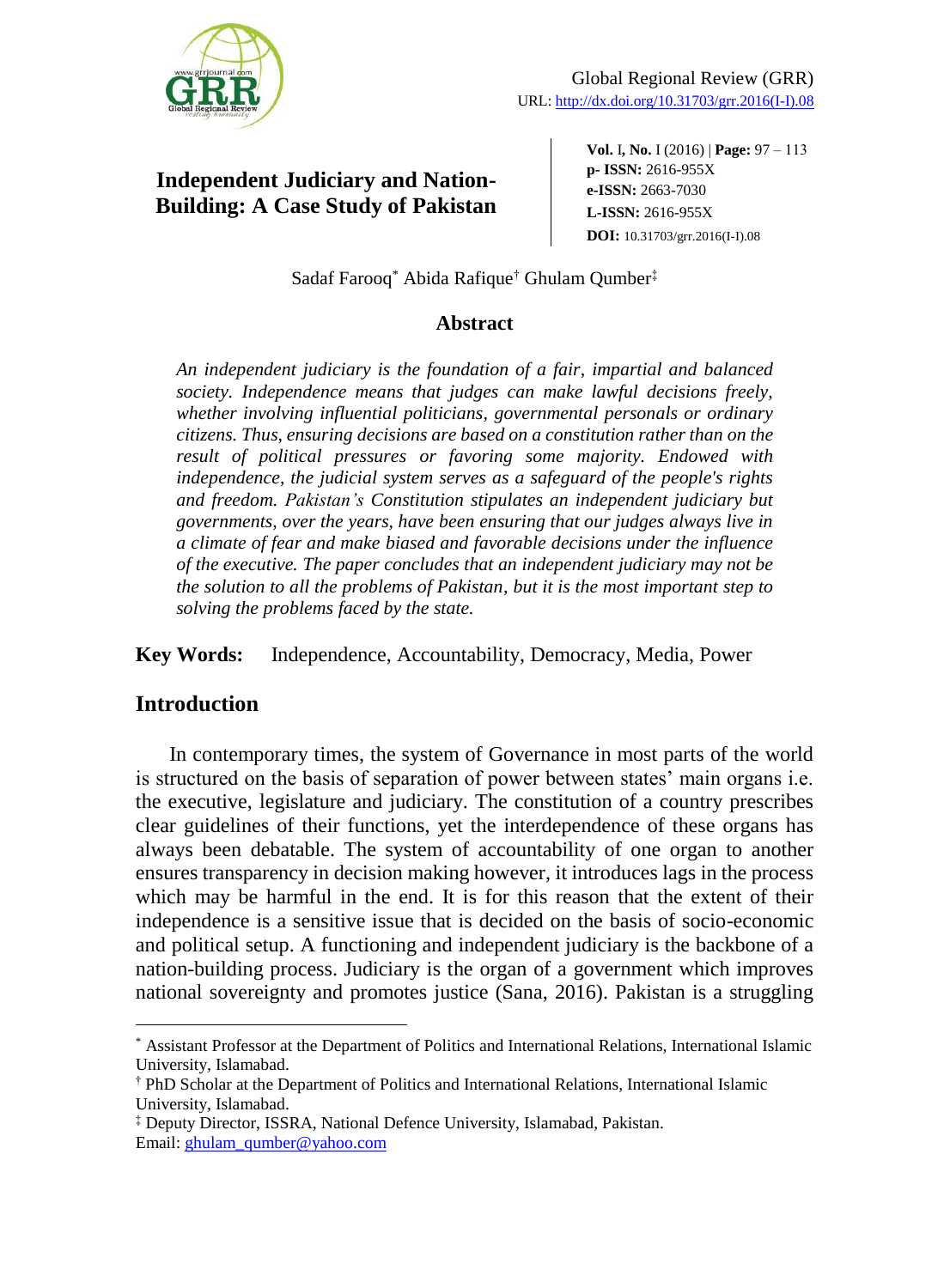democracy plagued with a somewhat unstable political setup, security issues and an ever increasingever-increasing debt burden (Ahmad, 2016). Most of the problems prevalent in Pakistan can be attributed to institutional weaknesses. With more than half of its life spent under dictatorship, calling Pakistan an infant democracy would not be an overstatement. Like every infant democracy the role of the organs of the state though prescribed are not always followed in spirit. We have an executive that functions without any checks and balances, a legislature influenced by political and bureaucratic elite and a judiciary struggling to evolve as an independent, impartial institution. This was brought about by a judicial movement initiated by the unconstitutional deferment of the Chief Justice by the earlier government. Critics of this movement criticize it on the basis of random incidents where the lawyers depicted unruly behavior under the garb of the new power they enjoy and the chasm it has created between the organs of the state. However, the accountability that has been created for the first time in Pakistan is a step in the right direction. Similarly, judiciary now has a greater responsibility towards speedy delivery of justice because of the support given to it by the civil society and the media.

Essentially, judicial independence means that the judiciary is capable of making independent decisions in court of law with ordinary citizens being the main beneficiary of these decisions. This independence means that decisions should always follow law of the land even though it contradicts interests of the ruling party or any other powerful entity (Zaman, 2005). Independent judiciary implies that judiciary as an institution as well as individual judges should be free from all types of pressures and interference, whether the interfering elements be the executives, legislature, local bodies, political parties, military and paramilitary forces, political and bureaucratic elite, criminal networks and judicial hierarchy itself.

Nation-building is defined in Collins English dictionary as "government policies that are designed to create a strong sense of national identity" (Sinclair, 2004). Some argue that nation-building means a state that is re-building after the war/conflict etc, as was the case of Germany and Japan after World War II, or starting fresh from scratch like Pakistan in 1947 after its partition and independence from the British controlled Indian Sub-continent. The Rand report defines national building as an attempt to "bring about fundamental societal transformations" (Dobbins, 2003). Since WWII Rand observes number of cases that fits its definition. Germany and Japan are the most important and successful examples of nation-building. Both states share number of commonalities like; a) never faced colonization b) were not having industrialized economies c) high literacy rate d) experienced democracy and media e) totally occupied f) totally defeated. The other not so successful cases include Somalia, Haiti, Bosnia, Kosovo, Ira and Afghanistan.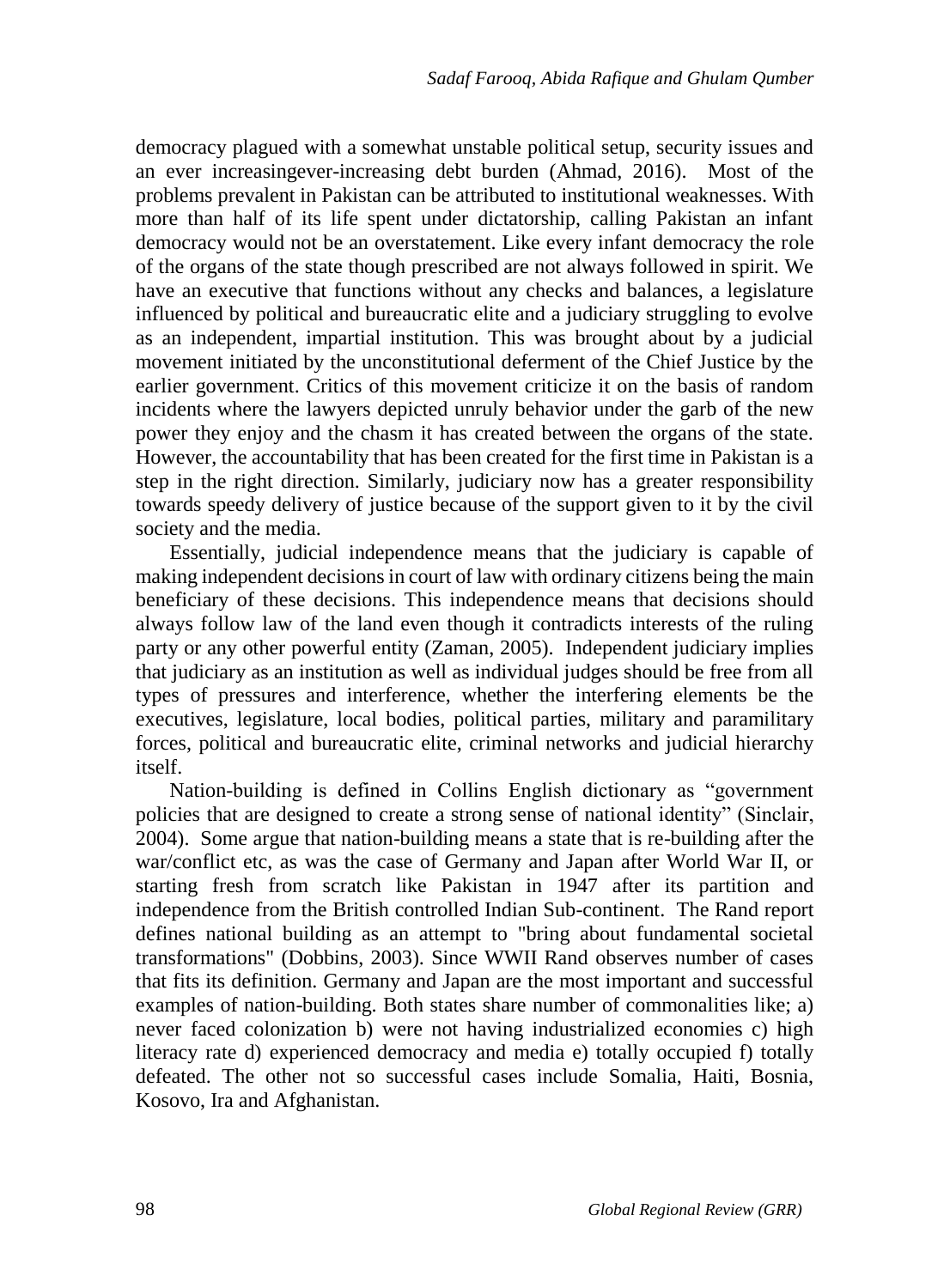The latest conceptualization of nation-building, however, essentially focuses on programs in which "failed states" are provided with developmental support in different sectors like infrastructure, economy etc, aimed at establishment of stability (Stephenson, 2005). This definition stems from historical experience, where a state not ridden with external security threats or influences may still find it hard to build its state machinery and institutions for consistent performance. This research focuses on development of governmental and non governmental institutions and its resultant impact on the socio-economic structure of a state as a positive externality of independent judiciary. The paper while analyzing the role of independent judiciary in nation- building will analyze the key processes and institutional arrangements required to bring about this process with maximum positive externalities.

#### **Nation-Building in Pakistan: Historical Background**

Independent judiciary plays an important source of national unity and nation building. The doctrine of separation of power is based on division of powers between organs of government. The executive, judiciary and legislature work in their separate domains but they can keep check and balance on each other to ensure the transparency of the system. Through the mechanism of accountability, it promotes constitutionalism and enhance rule of law. The judiciary is the protector of the constitution whose purpose is to provide justice and equity (Sana, 2016).

Current judicial system in Pakistan has evolved during medieval time periods. It passed through different stages like Hindu era, Muslim rule in Indian subcontinent, British rule and post 1947 era. During all this, judicial system speculated gradual development and no major change were witnessed. We can divide historical evolution of the judicial system in Pakistan into four major timeperiods namely; i) Hindu kingdom ii) Muslim-rule iii) British era iv) current era. Thus the judicial system of Pakistan has evolved through process of reform and development

### **First Phase: Nation Building and Judiciary (1947-1962)**

Pakistan after independence exercised the "Government of India Act 1935" as its provisional constitution. As a result, the rule and laws of colonial power was sustained with little modification but the structure of judiciary remained the same. The high courts in four provinces of western wing continued to function but a new high court was established in Dacca (Shah 2016).

Pakistan, since independence faced problems of nation building because of bureaucratic influence on institutional structure. The political institution was weak because the interim constitution strengthened bureaucracy and authoritarian governance through the doctrine of necessity. Thus, this was powerful tool in the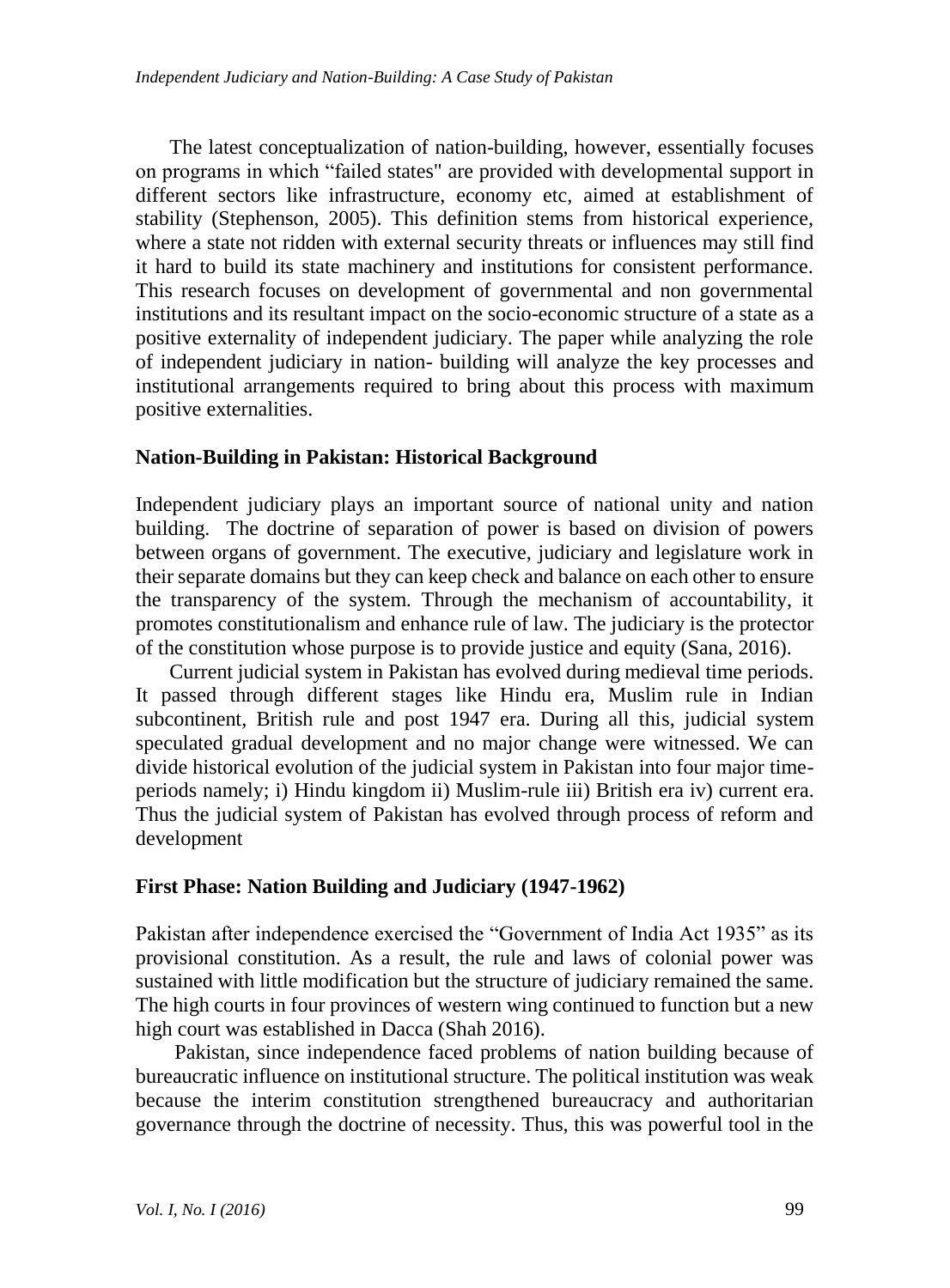hand of military and bureaucracy to maintain their professional position in all matters. The judiciary was constitutionally independent and free to give autonomous decisions in the interest of people, but it was not practically exercised.

The elite structure of the system is the reason for the failure of national building, which pushed civilian leadership into backdrop. Fragile political establishment found it tough to sustain itself without the collaboration of military. Consequently, military the elite structure of the system has become the cause of the failure of nation-building and pushing civilians into the back corridor. The military also affected the judicial system and used the judiciary for its own purposes. Military involvement in political affairs and judicial institutions has created conflict, which generated national disintegration.

After independence till a decade the state machinery was run with interim constitution. Provinces were denied revenue sources like custom duty, income and sales tax granted Under the Indian Act of 1935 (Hippler 2016). To show the cultural uniformity, Urdu was introduced as a national language, but a strong criticism rose from East Pakistan which affected the process of nation building in Pakistan. Therefore both 1956 and 1962 constitutions added Urdu and Bengali as state languages that resulted in the emergence of sub nationalism in Pakistani nationalism. (Islam 2009). The judiciary instead of national unification legitimized the separate status of Bengalis nation.

The constitutional issues in the early decade of independence also promoted national disharmony. In 1954 when the first draft of constitution was almost ready the Governor General dissolved constitutional Assembly due to power sharing. The political instability brought the country into chaos and the process of constitutionalism further delayed. The other constitution related issue was the population or regional basis of representation in federal legislature, and finally One Unit problem provoked national disintegration (Mahmmod,1992) Thus, the territorial identity of other provinces was diminished, and minority status was given to majority province.

Therefore, process of nation building has constantly futile in Pakistan. The military always enlarged its part in policy making and management. After independence, Pakistan had seen the institutional clash which badly upset the democratic process. The martial law 1958 derailed the democratic institutions in Pakistan and establish direct military rule in the country.

## **Second Phase: Nation Building and Judiciary (1962-1973)**

The constitution of 1962 and referendum for Ayub Khan further damaged democratic process in Pakistan. The dictatorship of Ayub Khan and General Yahya tried to discredit political leadership and left them totally uncertain. Transformation of national assimilation was not addressed, and the institutional building process was deliberately denied. Military ruler General Ayub Khan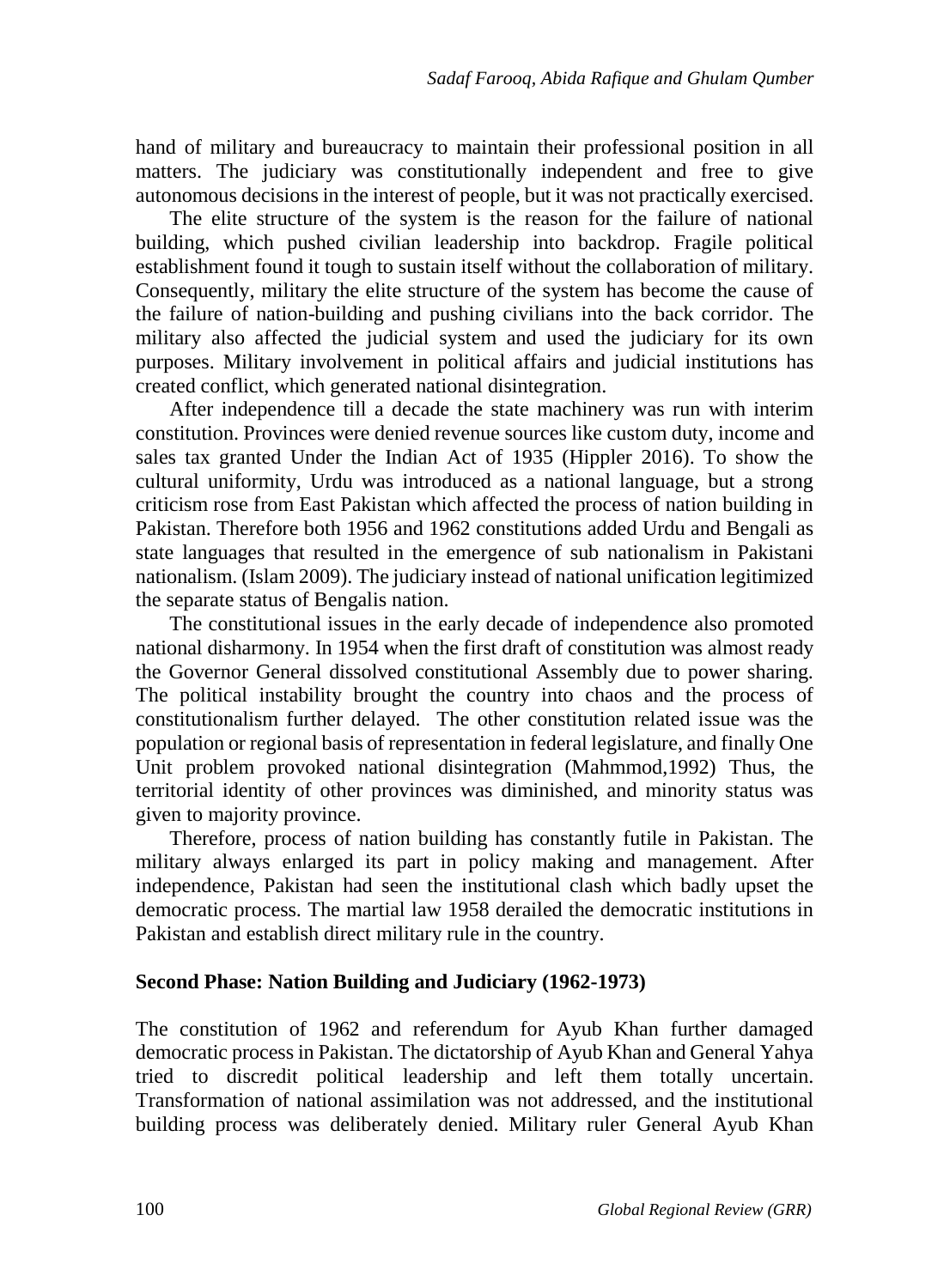strengthen his rule, 1962 constitution was based on basic democracy which deprived peoples from their fundamental rights of universal franchise.

Ayub khan increased economic disparity instead of creating economically balance situation (Waterstone 1963). The unequal distribution of economic resources and disparity of representation brought the East Pakistan to demand for their separate state. After very long period, Pakistan stimulated to democracy and legitimacy. In 1971, Pakistan confronted with new challenges like state and institutions building process.

#### **Phase Three: Nation building and Judiciary (1973 onward)**

After the disintegration of Pakistan into two states the Ayub khan basic democracy also left strong feelings of regionalism in the remaining four units of Pakistan. The people were not much concerned about sate building they were asking for regional nationalism of Baloch, Sindhi, Punjabi and Pashtun (Islam, 2009). Thus the 1973 constitution was introduced as a federal parliamentary democracy by Zulfiqar Ali Bhutto. Bhutto was elected democratically but persecuted by different types of blunders such as dissolved Baluchistan assembly and created disruption in NWFP (now KPK) assembly (Khan 2009). His major blunder was that he reduced the authority of judges which evoked bad and non-democratic conduct of the government which destroyed nation building process. The judiciary as a guardian of constitution amended it many times to facilitate powerful executive. A way was given to the military to enjoy executive's powers again and the phenomenon of uniformity and national unity was violated. After Bhutto, martial law was enforced by Zia-ul-Haq who reinforced his ambitious political plans. Democratic government of Bhutto was disrupted and again concentration of authority was shifted under the control of military establishment. Political activities were banned, and the people were not given the freedom of expression. In the light of necessity, General Zia was constitutionally accredited. The independence of judiciary was restricted and a PCO was introduced. The service judges for taking fresh oath under Provisional Constitutional Order (Dressel 2012). Through this method the powerful military executive strengthened their regime.

Political landscape of Pakistan witnessed change with the decision of transferring the power to the civilian representatives with little authority. Thus, democratic governments were extremely ill-treated. Among successive democratic representatives, Ghulam Ishaq, was the only one to win the confidence of military establishment. No doubt, the political leadership in both governments failed to demonstrate their competence and ignored democratic values. They lacked political education and training which badly spoiled their image in front of public. Consequently, military was a powerful stake holder which controlled the Nawaz Sharif government.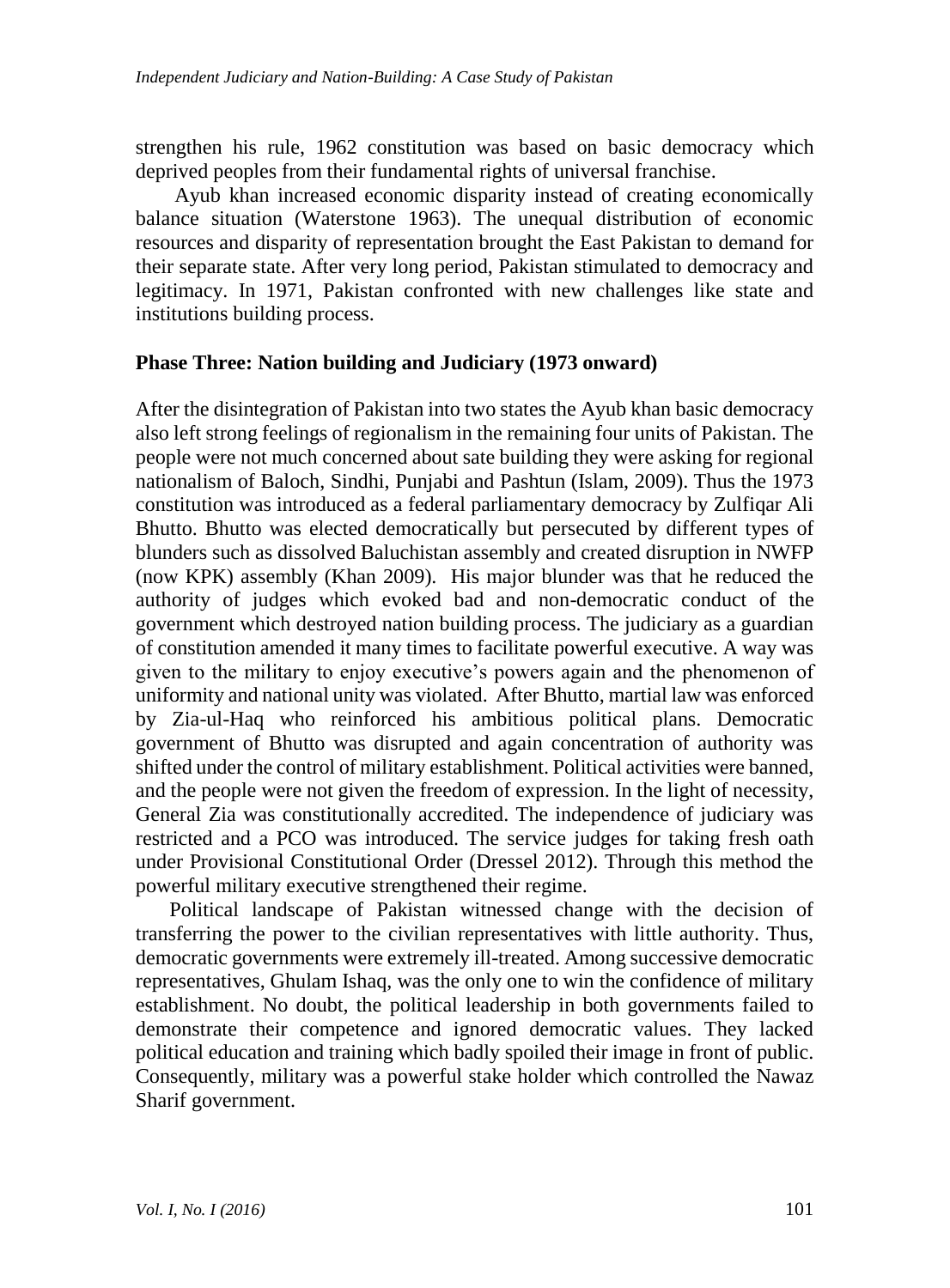Military is the most powerful institute in Pakistan but remained unsuccessful in understanding the importance of a balanced relationship among states institutions. Each organizational construction of state has to play an important and effective role for amplification of state's institutional structure. However, in Pakistan's case neither the military nor any other institution could work for strengthening the relationship of state institution.

Benazir Bhutto's government could not retain good relations with judiciary to work for national integration. Benazir was subjugated by the impression that her father was hanged because of the unlawful judicial decision. Consequently, she wanted to contain the military interference in the judicial affairs. The institutional clash worsens Nawaz Sharif relation with the judiciary.

A huge clash between judiciary and executive was started during the second tenure of Nawaz Sharif. A clash was seen in 1997 when Prime Minister Nawaz Sharif's government encircled Supreme Court to notify SC to not hear some specific cases against the executives (Kalhan 2013). During his period, the democratically elected PM could not cooperate with judiciary. The conflict between the two institutions once again paved way for the military to takeover in Pakistan. History repeated itself and in 1999, martial law was reinforced in Pakistan by General Musharraf and dismissed the advocates of democracy. He announced Provisional Constitutional Order (PCO), according to which judges who were in favor of military actions took the oath under the PCO. As in the former martial laws, a strong collaboration between judiciary and executive was seen in this era till 2005. During martial law, all the democratic leaders were exiled from the Pakistan. A new chapter was started in the history of Pakistan when General Musharraf appointed Chaudhary Iftikhar as a Chief Justice of Pakistan (CJP) in 2005. After his appointment, the subordinate judiciary came into front position and consequently military government faced a number of challenges. The judiciary for the first time in the history stood for national reconciliation and took steps for the restoration of democracy (Waseem 2012).

After securing power as a CJP, Chaudhary Iftikhar did not cooperate with military and a lot of cases against the executive of that time were heard. The most popular case was steel mills case which cleared the fault lines between states institutions (Kausor 2012). It is considered that, because of steel mills case, the judiciary denied the relegation of military and came into front as an independent institution of Pakistan. The steel mills case was a step toward nation building and to avoid corruption and speedy justice to the common man of the society.

#### **Analysis**

For Pakistan, like any other state of the world, it is important to have an independently functional judiciary. This is the single most essential element that could guarantee the protection of civic rights, supremacy of the constitution,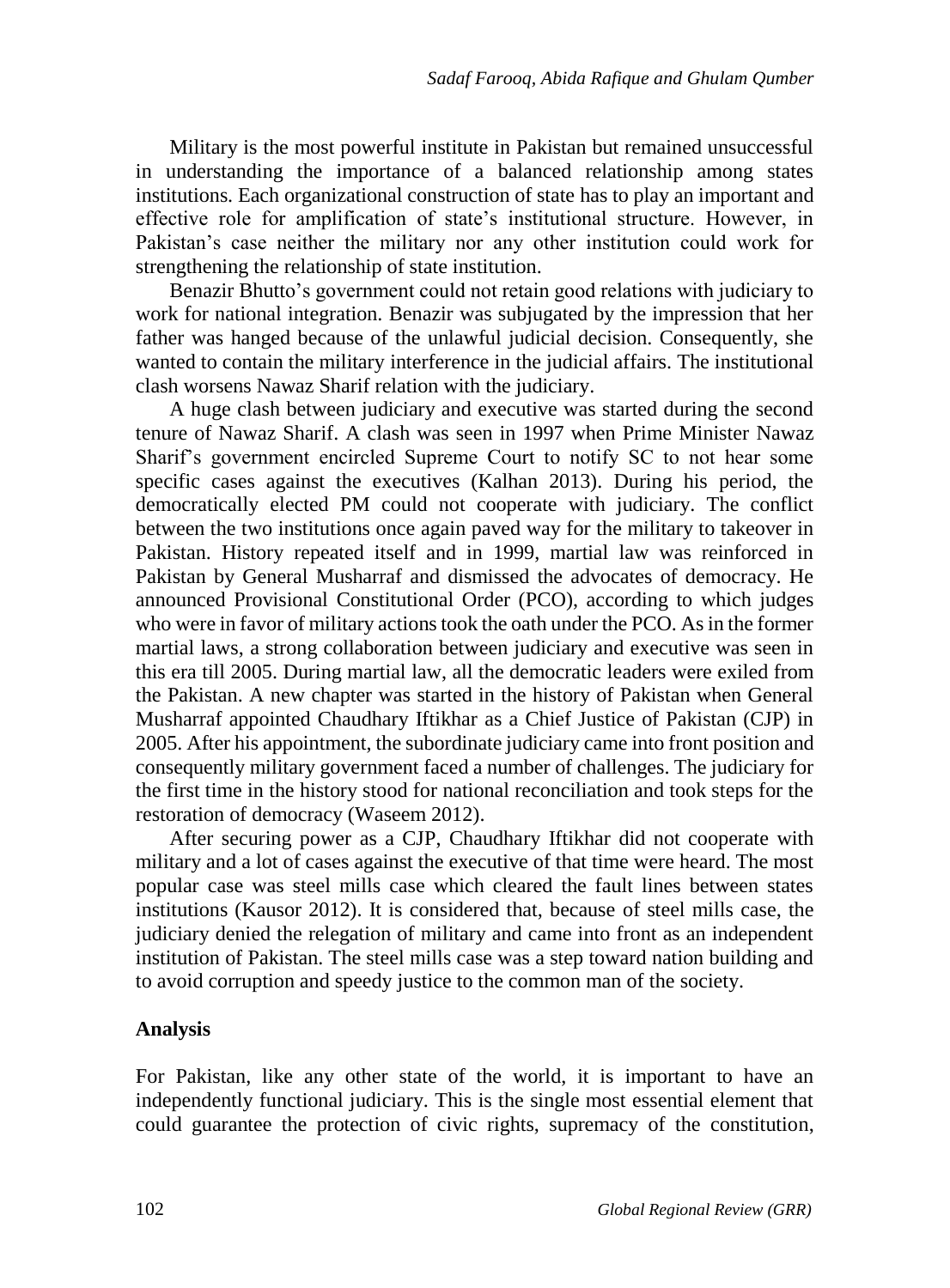equality before law, and dispassionate justice to all. These factors collectively are the building blocks for national integration and cohesion. Similarly, a functional and independent institution of judiciary ensures that the justice is done whenever anybody's rights are violated, hence keeping the criminal and frictional activities under check. However, an influenced judiciary is not endemic to Pakistan only, rather it is quite common in other parts of the world too. Nonetheless the ineffective judicial system of Pakistan and the consequent weakening of society's fabric have great implication for the nation building process in Pakistan.

The preceding debate and factual evidences prove that in Pakistan, unfortunately, the Judiciary has never been able to exercise its independence in a true sense. Recurrent disruptions in the political process by military, unbridled corruption, the never-ending power sharing and power struggle between civil and military executives for their own vested interests, are but a few factors that have been instrumental in the weakening of Independent judiciary.

In Pakistan, the restrained judiciary continues to fall short at performing freely without external and internal influence, hence bringing worst consequences for both state and the nation. This claim can be easily validated by citing different relevant examples rampantly existing in the political and constitutional history of Pakistan. One most pertinent example could be when Gen. Musharraf in 1999 introduced Provisional Court Order (Shah 2106) and dissolved the National Assembly but the Supreme Court despite being supposedly the strongest institution could not take any measures against this illegal action. The lack of power, autonomy, independence and will later became more evident under the guise of "doctrine of necessity" (Qazi 2106). Gen. Musharraf ironically was mandated to become the chief executive as well as chief legislature (Goldenberg, 2015). At the same time, completely undermining the judicial integrity and constitutional requirements. The helplessness of judiciary was further highlighted when 61 judges were removed by Gen. Musharraf and declared emergency in the country (Jan 2015).

However, this particular action was met with tough resistance by the judges as well as by the political parties and media, who actively took out nationwide rallies and protested against the removal of judges and Chief Justice (Wilkinson 2007). It was one remarkable moment when the civil society also joined in to uphold the independence and integrity of judiciary. The level of awareness among common people and especially youth was incredible. The realization that the supremacy of the constitution and an independent judiciary, free form the claws of suppression, is the only way to achieve social independence, brought the whole nation together. Even though this shows that the judiciary of Pakistan underwent some drastic changes and has evolved into a relatively stronger institution, but some disrupting elements still continue to pose impediments in the free and independent working of judiciary.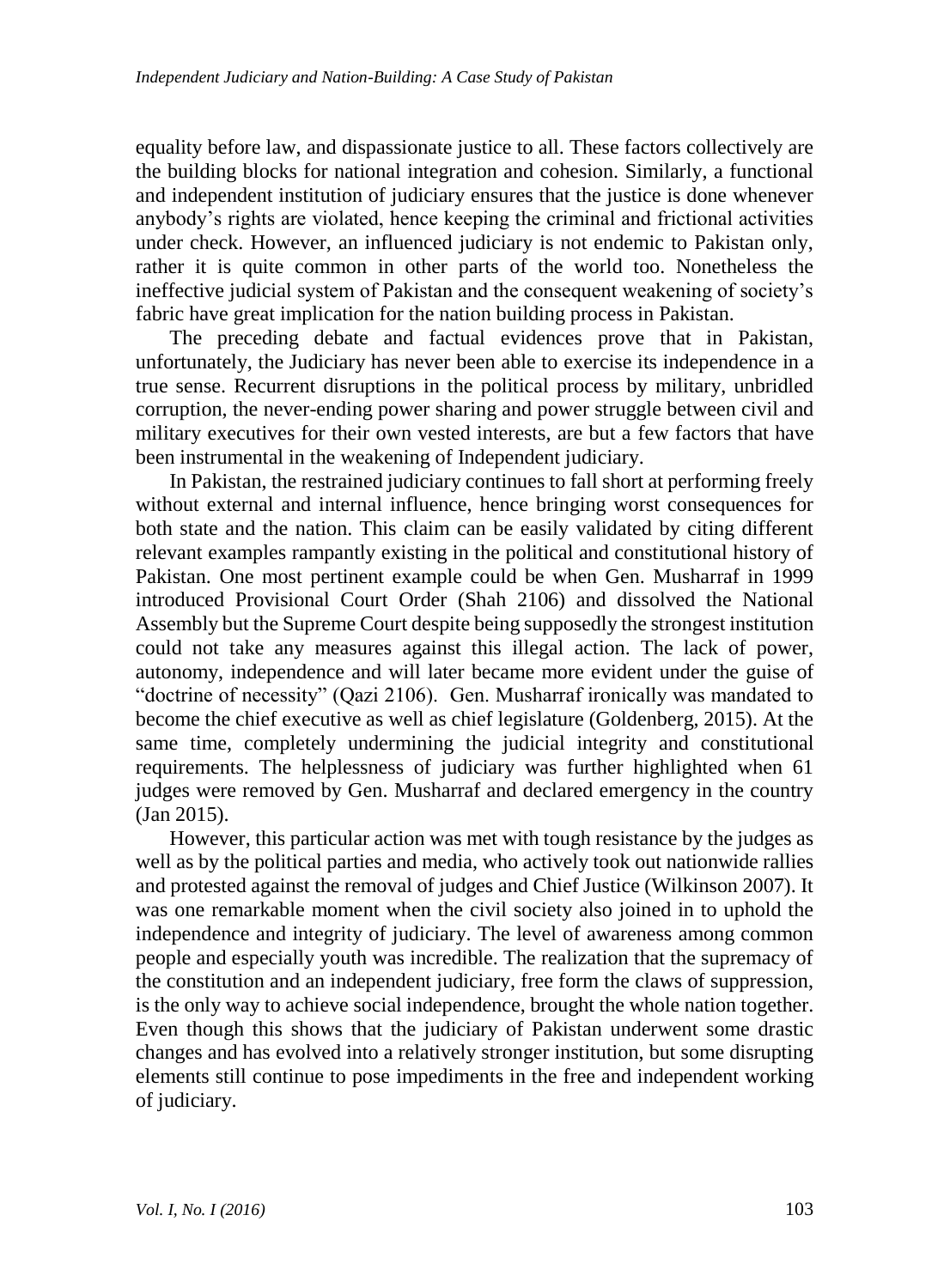The rule of law, which is ensured by the strong constitutional empowerment and should ideally make up the very edifice of democracy and nation building, has time and again been compromised, as can be seen from the frequent abrogation in the constitutional history of Pakistan. The 1956 constitution saw an early demise and was abrogated by President Iskander Mirza in 1958; (Ahmed & Sharif 1999) the 1962 constitution was once again rendered futile by President Ayub Khan who abrogated it in 1969 (Pardesi 2004). The 1973 constitution was flogged by General Zia-ul-Haq who followed suit in 1979 (Dossani 2005) even though he termed it as the temporary suspension of the constitution; it was an act of abrogation, nonetheless. Gen. Musharraf has lately been under scrutiny for abrogating the constitution twice; first in 1999 by taking over the then elected government and later in 2007 by imposing emergency in the country and directly implicating the Chief Justice Iftikhar Chaudhary and sending him in illegal custody.

Gen. Musharraf's actions led to a massive strike by the lawyers across the state, which led to the restoration of Chief Justice Iftikhar Chaudhary. However, while on one hand the Lawyer's movement, re-installation of Chief Justice and the charges and legal trial against President Musharraf, reflect on the revival of the judiciary ad rule of law but then at the same time, the ease with which he was able to leave the country, with charges still leveled against him, shows that Pakistan has a long way to go before it could really rejoice the independent working of its institutions, especially judiciary.

The supremacy of the constitution is an essential part of the rule of law, which clearly had been played havoc with, not just by military regimes but by all the successive governments since 1973, through corruption and nepotism, that too with impunity. This in turn has severely affected the process of nation building in the country, where the elites of the state intentionally allowed for the provisions to keep a large number of people illiterate and without basic life necessities. The life, property, honor and dignity of the citizens could never feature on the priority list of the state authorities. This rendered the very idea of nation building a least preferred concern for the state leaders and an alien concept for the common citizens. How could one expect people to adhere to the notion of social, political and economic integration when these have never been known to them? These evils have made the fabric of Pakistan's society is so threadbare and the nation has been constantly made to push into worst kind of suppression. More than nation building, the concept of "nation breaking" is more relevant in case of Pakistan, where the social and economic disparities have been further played out to win one's own gains. The bigger "good" of the nation has conveniently been replaced by individual's personal prosperity, of which Panama Leaks is a recent example, this time with evidences.

The nation building also proves to be a challenging task because of the inherent complications that are part of this process. Its highly dependent nature, on the social, political, economic and diplomatic factors makes it an ever changing and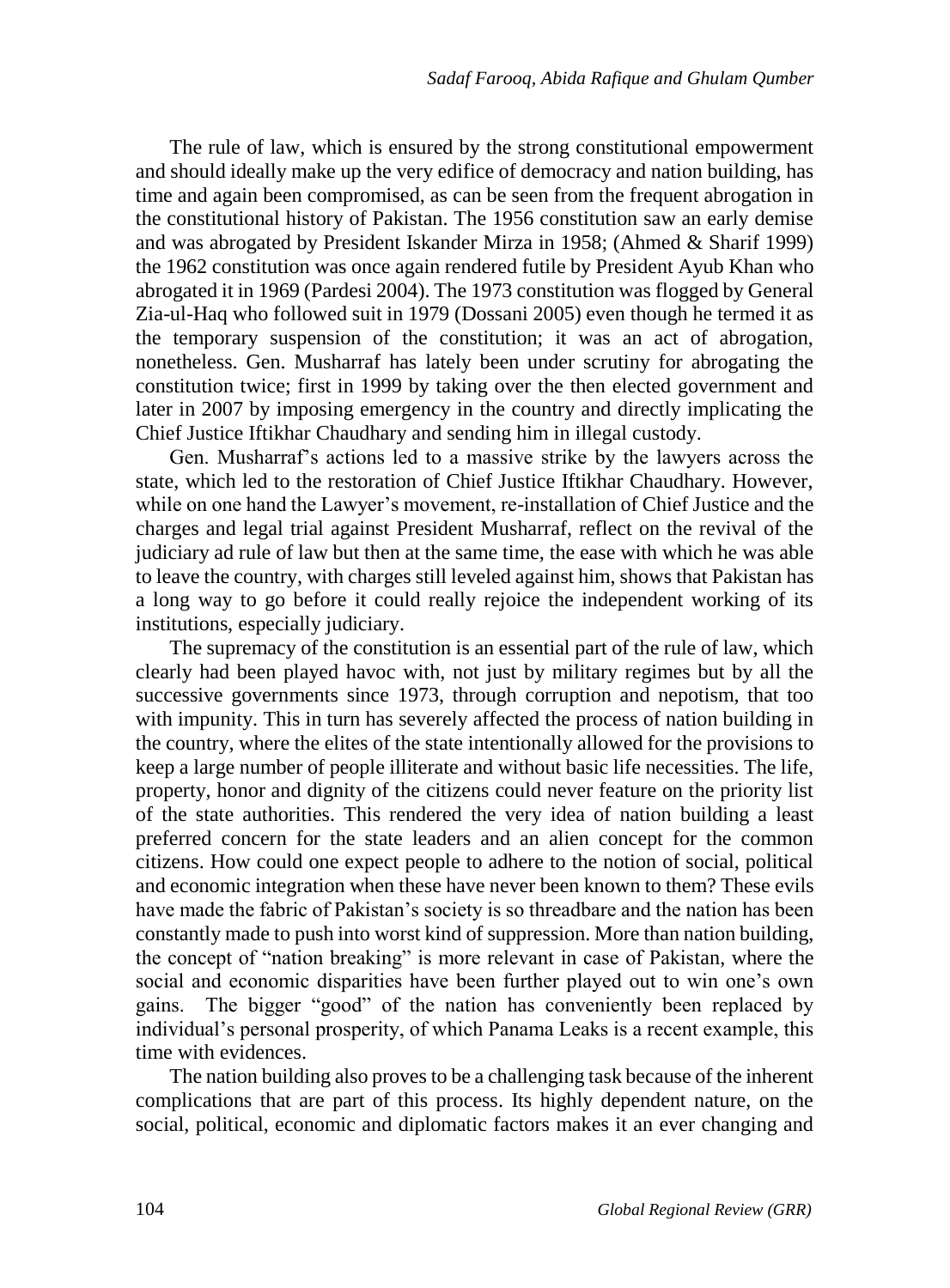evolving phenomenon. This very fluid character of nation building makes it difficult to come up with a single framework which could be used as a guide to construct a standard formula of nation building for all the settings and times. Hence nation building or national integration is a never-ending process which requires a constant engagement, timely management, and regular updating as per the emerging conditions and scenario.

Social integration in Pakistan is missing to a great extent where there is hardly any cohesion of language, culture, rule of law, and where ethnic pluralism is essentially an archaic expression. Similarly, the economic integration has been taken over by a calculated and premeditated designs aimed at intended polarization and stratification of the society. The interdependence between "supremacy of constitution", "equality before law" and "civil liberties", is what makes the crux of an ideal democracy, independent judiciary and nation building. However, Pakistan does not present any hopeful picture in these fields. The brief democratic interludes between the long spells of military coups, made it easier for the army to gain stronghold over the political system of the state. At the same time the incapability of political leadership, and lack of satisfactory performance by the state machinery, led to the loss of popular support ad trust in the civil leadership thus creating a natural space for the military to cash in on the opportunity and make inroads into the political, diplomatic and legal sectors.

## **Factors Causing Hurdles in the Independence of Judiciary and Nation-Building in Pakistan**

In order to understand the reason as to why the nation building and judiciary have been a failed institution it is important to look at the factors that are serving as impediments in the way of successful nation building and independence of judiciary. Some of these can be enumerated as:

### **Lack of Power Separation**

This is particularly related to the smooth and un-influenced working of the state machinery which rests on the three main institutions; Executive, Legislature and Judiciary. These Branches of the state have to work independently and separately within their respective areas of responsibility. The idea is very simple i.e. to prevent the power from being used by any single branch and to keep any one institution or branch from exercising complete control over the other branches of the state (Sultana, 2012). This also allows for keeping strict checks and balances on the working and performance of these institutions.

However, unfortunately in case of Pakistan, the executive branch seems to be the most empowered entity. The power seems to rest in the hands of executive has many a times suppressed and curtailed the freedom and autonomy of other state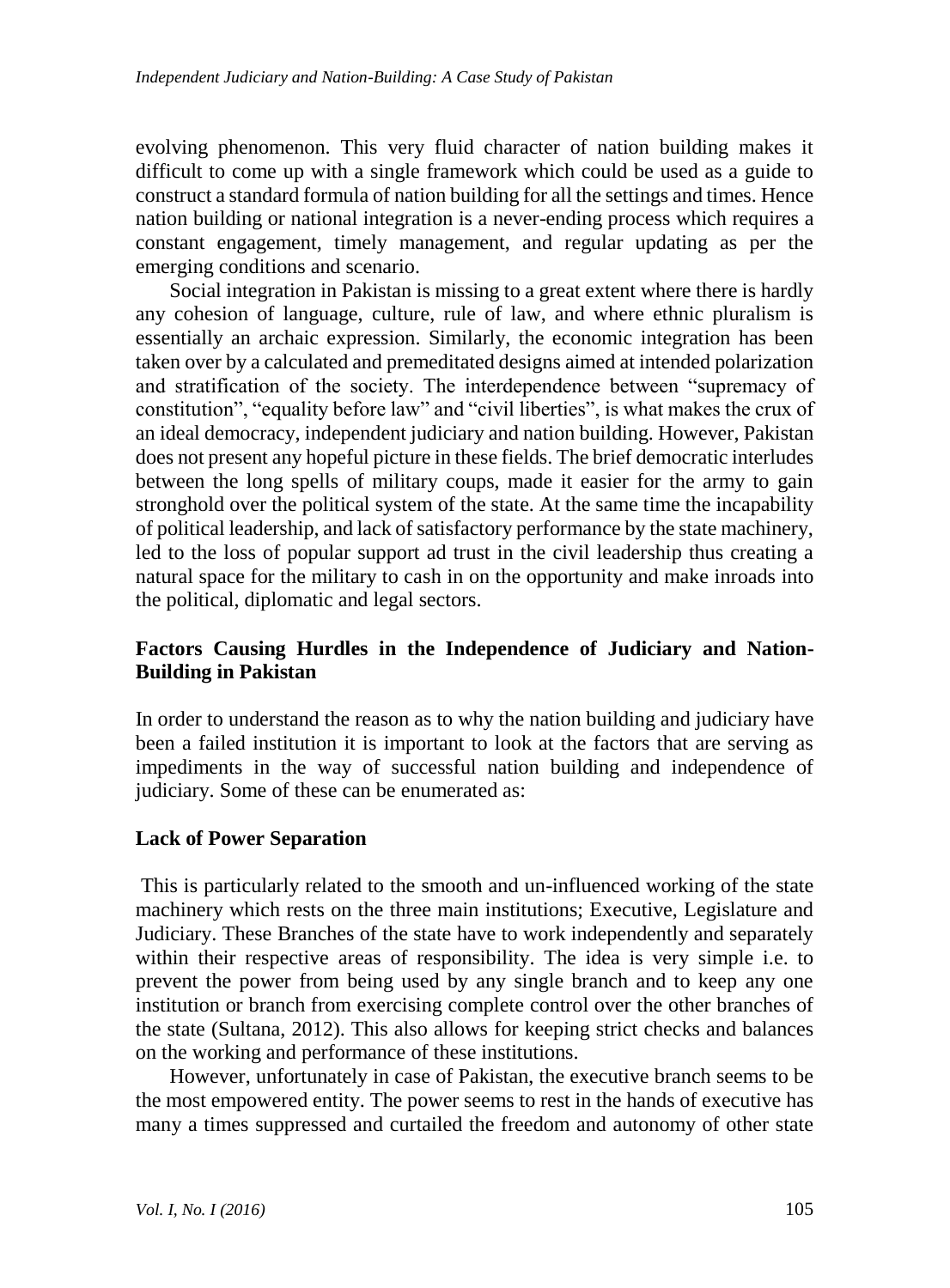institutions and has directly compromised the very essence of democracy and rule of Law. The executives have become so strong and powerful that the whole state system has almost been obliterated. Also, the option for checks and balances has come close to naught since executive is not accountable to anyone. The military executive goes as far as passing the bill, amending the constitution and later the implementing it as well, which should ideally have been the task of legislature and judiciary respectively.

In Pakistan one single entity i.e. the military executive is enjoying the "absolute power" (Jones 2016) and most often tends to abuse this power in whichever way it wants. Not only does the state machinery face setbacks in its smooth running but the concern for nation building doesn't even figure anywhere. When the institutions that are responsible for safeguarding individual rights are themselves being compromised, how could they extend their services towards nation building?

## **Disrespect for the Constitution**

Constitution as a written document clearly demarcates the jurisdiction of the branches of the government. Not only does it identify the parameters of power and authority for legislature, executive and judiciary, it also ensures that each institution and branch abides by the principles laid down in the document. The aim is to avoid any confrontation and to uphold the supremacy of the constitution itself. The Constitution of the state should be the supreme law. It should be safeguarded and upheld at all costs. At the same time the constitution should also ensure the basic human rights, rule of law and civil liberties. Yet again both these aspects are missing in case of Pakistan. Not only has the constitution been frequently and recurrently abrogated, annulled and amended as per the wishes of civil and military leadership, the constitutional loop holes and weaknesses with regards to provincial and federal rights and representation, has severely affected the nation-building process (Niaz 2008). Hence a fragile or compromised constitution, constantly being tampered at will is what Pakistan has which will never be an effective tool for the nation building.

### **Corruption and Nepotism**

The political corruption and nepotism are the biggest menaces of Pakistan today. These ills are found in the judicial system as pervasively as in any other institution of the state. The nation has been led to the brink of collapse where these factors are directly responsible for the widespread internal non-traditional security threats such as unemployment, illiteracy and poverty. A large number of deprived and agitated population resorts to all sorts of illegal means for its sustenance and subsistence. Hence the factionalism on the basis of individual's influential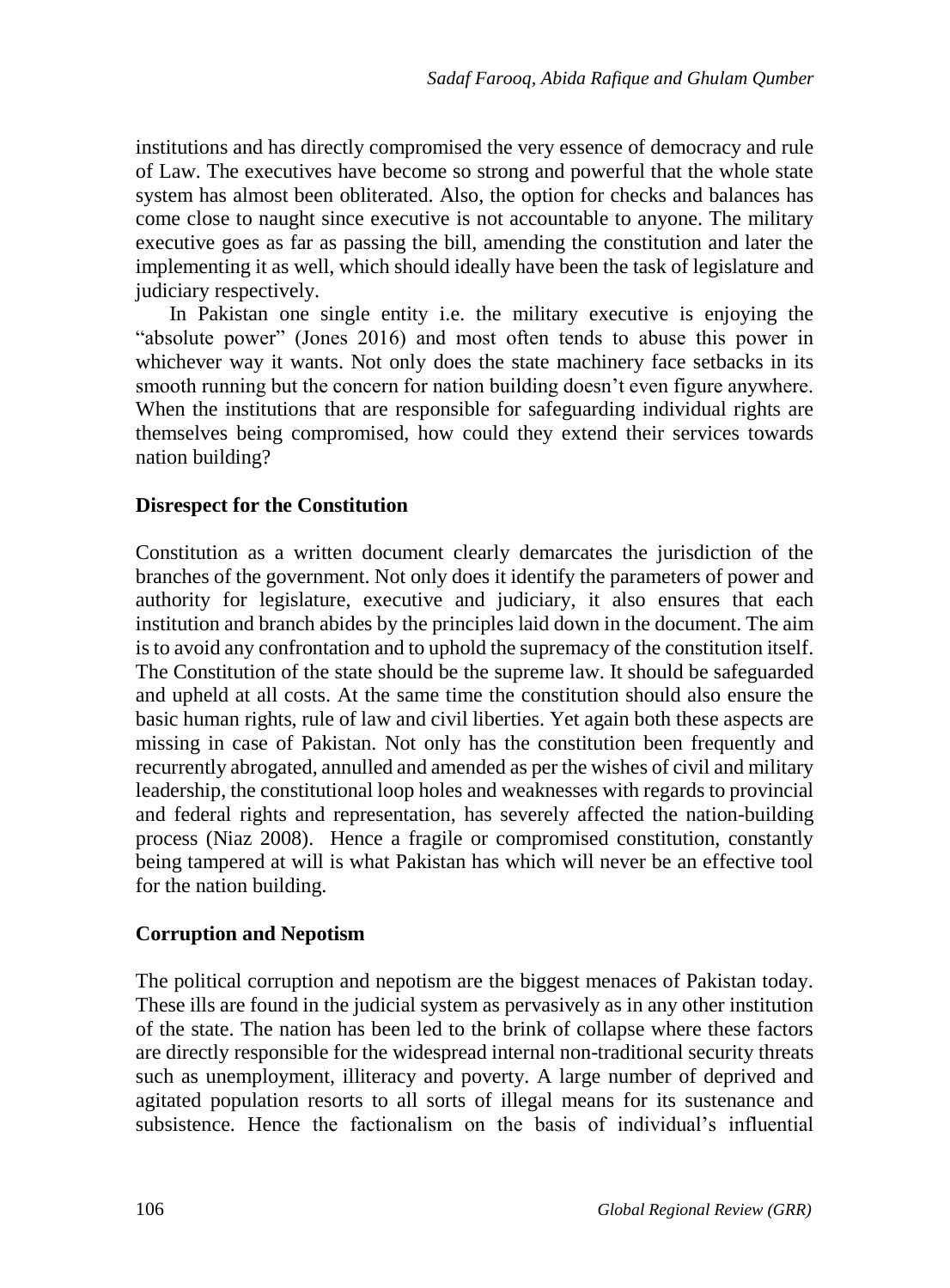background strengthens societal stratification. The lesser privileged may be tempted to hold on to any source which could guarantee their survival. This fact creates an ideal setting ad provides a huge potential for the society to turn into a breeding ground for criminals and law violators.

This is exactly what has happened to the Pakistani society as well. It has been victimized by the perils of corruption and political nepotism where the state authorities and leaders have either been buying the votes or most often been rigging the electoral processes. Bribe serves as a great incentive as any amount of extra money is seen as favorable. An upright leadership, dedicated for the cause of nation building and social, political and economic has never been experienced by the nation. For this, individuals themselves have to be blamed too, to some extent, as they are usually unable to break away from the long held biases towards a particular political party (Shah 2013).

Corruption and nepotism more often ignore the merit based criteria only to result in the wastage of deserving talents. Many dejected individuals have either resorted to the life of crime or left the country causing massive waves of brain drain. In Pakistan, recruitments on the basis of nepotism and favoritism are allowed to go unchecked and remain unaccountable because the very law-making body is made helpless to perform its duties with freedom and autonomy, hence rendering it non-existent.

### **Dishonest and Corrupt Judges**

The socio-economic and political matrix of Pakistan offer s glimpse into a society where the value system has almost lost its relevance. Corruption is rampant and widespread owing to various factors such as; lack of accountability, low salaries, monopoly of power, lack of transparency, nepotism and red-tapism etc. It is believed that people make rational choices to advance their interests and to gain the maximum benefits for themselves.

### **Non-existent Democracy**

Continuous interventions of non-civilian forces into political domain, the constant disruptions in the political processes, short lived political terms, weak party system, and exploitation of election process, collectively could not allow for the democracy to flourish and prosper in Pakistan in its true sense (Bukhari 2016). Democracy is believed to bring solution to a lot of state problems. People voices are listened to, their grievances are taken into account, and they are allowed to express their opinions without the fear of punishment or a lash back. Similarly, democracy ensures that all the state institutions are equally respected and should never be undermined.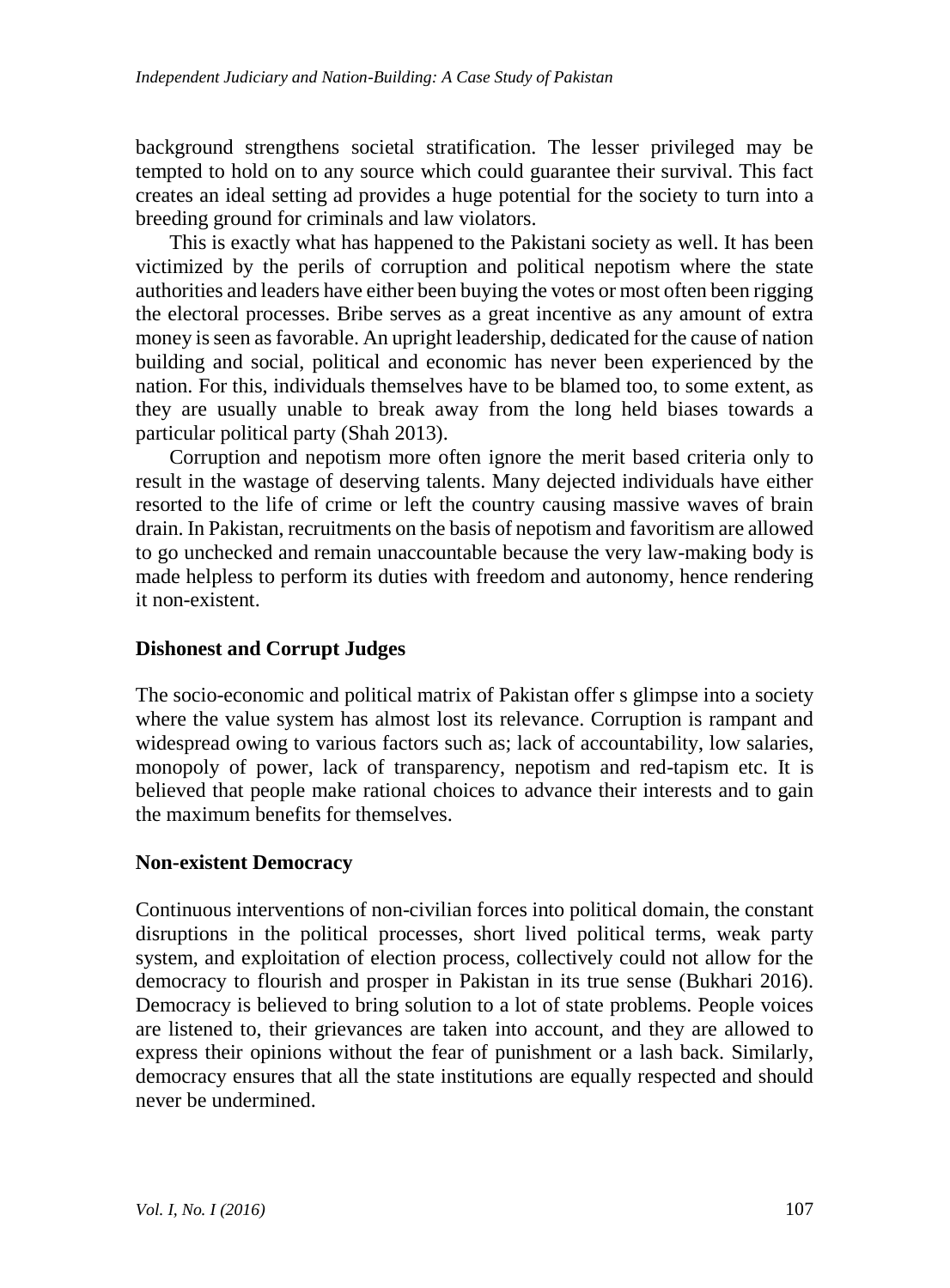#### **Socio-Economic Inequality**

The socio-economic inequalities also tend to undermine the prospects of nation building. Mostly, these socio-economic inequalities flow from the malpractices in the judicial system. When the ideals of common citizenship and belongingness are lacking in a society, it is hard to expect national solidarity and unity. When people are divided on the lines of personal preferences, gains and favoritism, the social and economic structure of the state tend to be perceived differently by different people, so is their level of adherence to the constitutional and judicial laws.

Pakistan in its current situation doesn't offer equal avenues of development and economic opportunities to all. The people are unable to enjoy the socio-economic rights collectively at the same level. The society is highly polarized and with a large gap between privileged and marginalized individuals. Hence the social inclusion in judicial process is an important factor that should not be overlooked.

These factors are greatly being ignored in Pakistan and citizens are easily being denied their basic rights of education, health, food, employment etc. Resultantly the variation in experiencing the socio-economic rights is quite glaringly visible in our society. Those that lie in the marginalized group don't feel motivated to participate and support state actions, as for them these actions are not serving and looking out for their basic needs. They tend to lose respect, trust and hope in the state machinery. The people stay divided as they keep suspecting the motives and intentions of state institutions, emerging out of their sense of deprivation and hopelessness.

#### **Conclusion and Recommendations**

A protracted and participatory process, ensured by a higher judiciary, should be installed in order to educate and bring awareness among the people about their basic rights. This awareness will lead to strong adherence to the law and lawmaking bodies, preventing any instance of abuse of power or authority. A flourishing civil society is the one which recognizes that it is an equal stakeholder in the political process and can hold the authorities accountable for their misdeeds.

The civil society should make sure that the power of judiciary is not undermined, and the constitution remains supreme. Nation building can become a reality only when the writ of the state is reigned absolute. Following measures can be taken to enhance the role of Judiciary in nation-building:

Pakistan is in a dire need of a functional democracy where the courts of law should be able to take decisions without discriminating against anyone on the basis of power, influence, status or personal liking. Unfortunately, in Pakistan, the ease of access to justice is non-existent. Poor and under privileged individuals have to wait for years before their appeals are heard in the courts, and most of the time are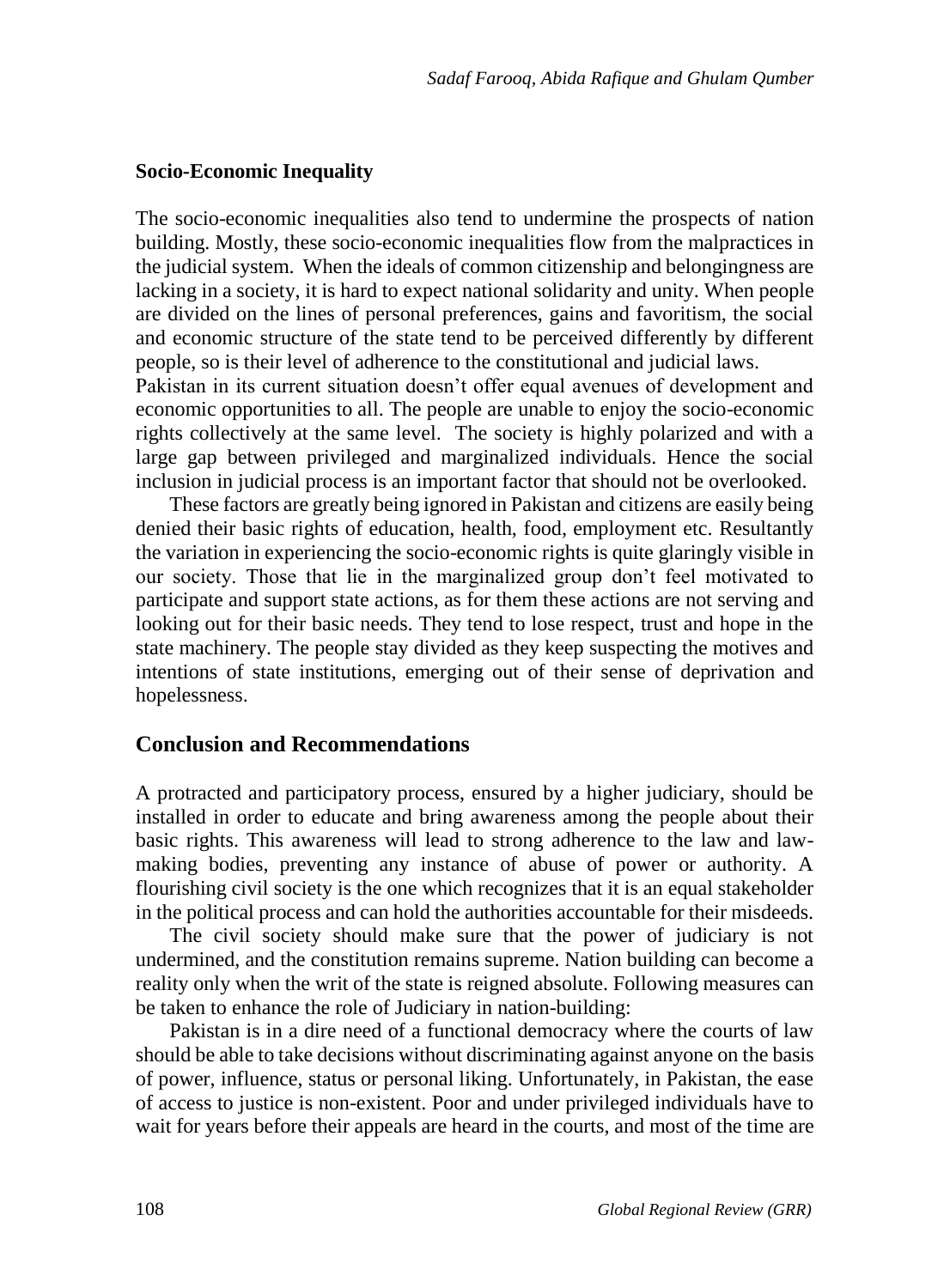not even summoned in their lifetime, even when they are innocent and wrongly implicated in the case. This sorry state of affairs goes against the probability of nation building where individuals are disgruntled and struggling with their problems. Therefore, the rule of democracy is the only way out that can warranty unbiased and impartial judiciary.

Pakistan in its current situation doesn't offer equal avenues of development and economic opportunities to all. The people are unable to enjoy the socioeconomic rights collectively at the same level. The society is highly polarized and with a large gap between privileged and marginalized individuals. Hence the social inclusion in judicial process is an important factor that should not be overlooked.

Pakistan is in the tight stranglehold of socio-economic inequalities which need immediate attention if national integration is to be achieved. Because people who don't even have basic life commodities to survive on, can hardly be expected to promote the idea of nation building or to play their positive role for this cause.

Social integration in Pakistan is missing to a great extent where there is hardly any cohesion of language, culture, rule of law, and where ethnic pluralism is essentially an archaic expression. Similarly, the economic integration has been taken over by a calculated and premeditated designs aimed at intended polarization and stratification of the society. Hence particularly in case of Pakistan, a country which is still struggling with the integration and cohesion at various levels, such as; economic, social, political etc., which are few of the many aspects of nation building, it remains a daunting task.

Judiciary should take it on itself to implement the laws that should actively look at the regulation of resources and equal distribution of power and opportunities among the people. Only certain legal provisions looking out for the basic rights of individuals and uplifting their socio-economic conditions, can rekindle people's loyalty and support for the state and society and ultimately for the overall national integration and nation building.

Similarly, the process of appointment, hiring, promotion and removal of judges should be done without any personal inclinations and strictly without the nepotistic biases. The example of appointment of Chief justice Iftikhar Chaudhry is again quite relevant, where he was appointed by the same person who later on removed him. The short lived judicial and executive collaboration couldn't stand the test of times and power sharing soon turned into power struggle, plunging the whole nation in chaos and frenzy. Even though it did lead to almost all the nation come together and stand for one cause but the larger prospects of nation building still remained bleak to this day.

Last but not the least, the character and integrity of the judges is important to win and retain the trust and respect of nation in the institution of judiciary. It is only the honest and rational judiciary that can lead to functional democratic setup, safeguarding the rights of all individuals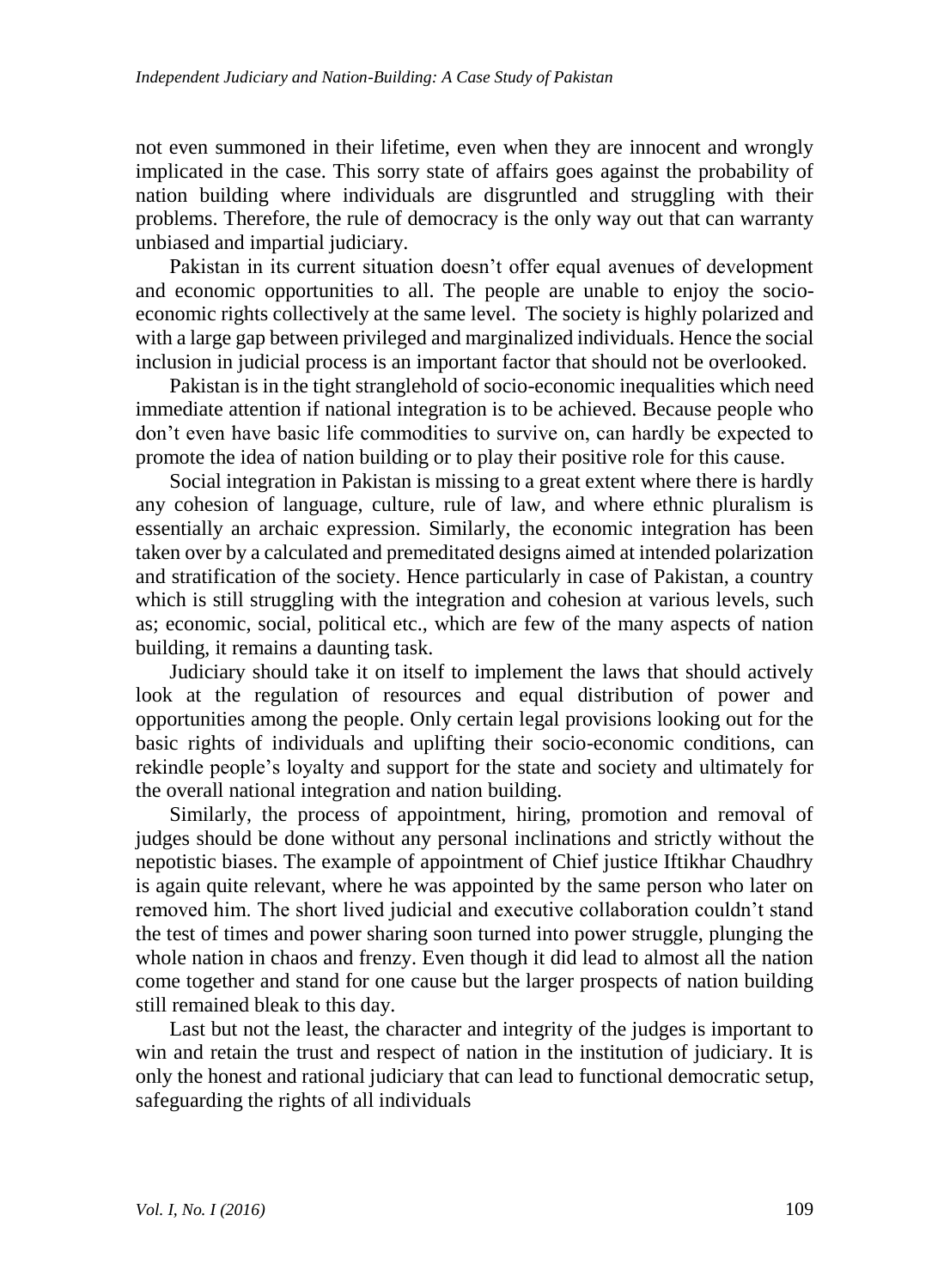*Sadaf Farooq, Abida Rafique and Ghulam Qumber*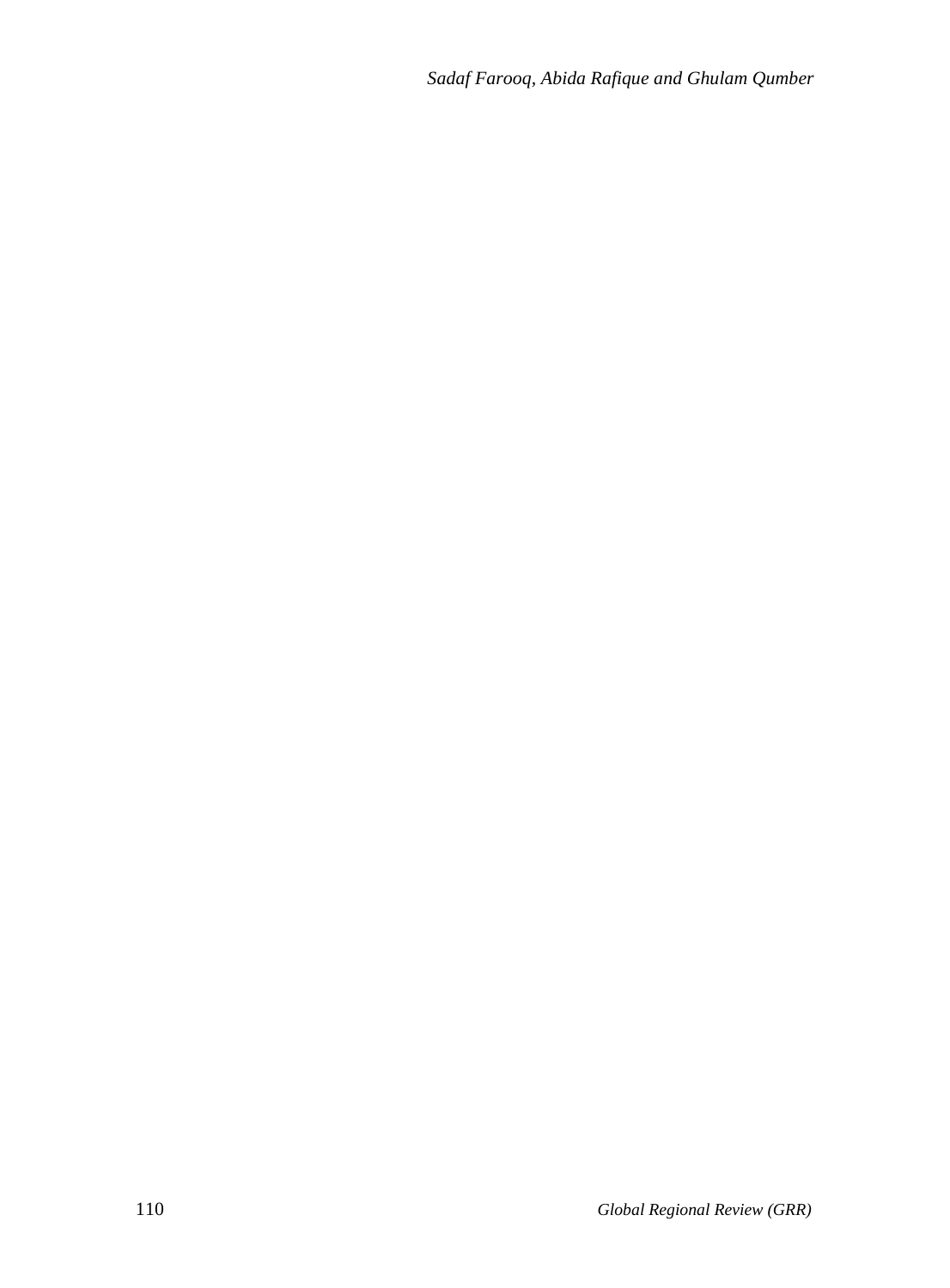# **References**

- Ahmed, M. & Sharif, S.M. (1963). Islamic Aspects of the New Constitution of Pakistan. *Islamic Studies,* 2(2), 213-249.
- Bukhari, S.J. (2012, June 24). Why Democracy Could not Flourish in Pakistan?. *Express Tribune.*, Retrieved from [http://tribune.com.pk/](http://tribune.com.pk/%20story/398541/why-is-democracy-not-delivering-for-pakistan/)  [story/398541/why-is-democracy-not-delivering-for-pakistan/](http://tribune.com.pk/%20story/398541/why-is-democracy-not-delivering-for-pakistan/)
- Dobbins, J. (2003*). America's Role in Nation Building: From Germany to Iraq*. US: Rand Corporation.
- Dossani, R. (2005). Prospects of Peace in South Asia. UK: Stanford University Press.
- Dressel, B. (2012) *The Judicialization of Politics in South Asia*. Canada: Routledge Publishers.
- Dugger, C.W & Zulfikar, R. (1999, October 15). Pakistan Military Completes Seizure of All Authority. *The New York Times.* Retrieved from http://www.nytimes.com/1999/10/15/world/pakistan-military-completesseizure-of-all-authority.html?ref=pervezmusharraf.
- Goldenberg, S. (1999, October 16). Musharraf Strives to Soften Coup Image. *The Guardian.* Rretrived from <https://www.theguardian.com/> world/1999/oct/16/pakistan.suzannegoldenberg
- Hippler, J. (2016, April 19). "Problems of Democracy and Nation Building in Pakistan". Retrieved from [http://www.jochenhippler.de/html.](http://www.jochenhippler.de/html)
- Islam, N. (2009). Challenges of Nation-Building in Pakistan and Bangladesh: Quest for a Crisis Management. *Journal of Political Science.* 27(6), 52-71.
- Jan, M. (2014, April 13). Ghost of Musharraf. *The Nation.* Retrived from http://nation.com.pk/columns/13-Apr-2014/the-ghost-of-musharraf
- Jones, O.B. (2015, September 28). Does The Military Still Control Pakistan?. *BBC NEWS*. Retrieved from http://www.bbc.com/news/world-asia-34333470
- Kalhan, A. (2013). Gray Zone, Constitutionalism and the Dilemma of Judicial Independence in Pakistan. *Vanderbilt Journal of Transnational law,* 46(1), 44-60.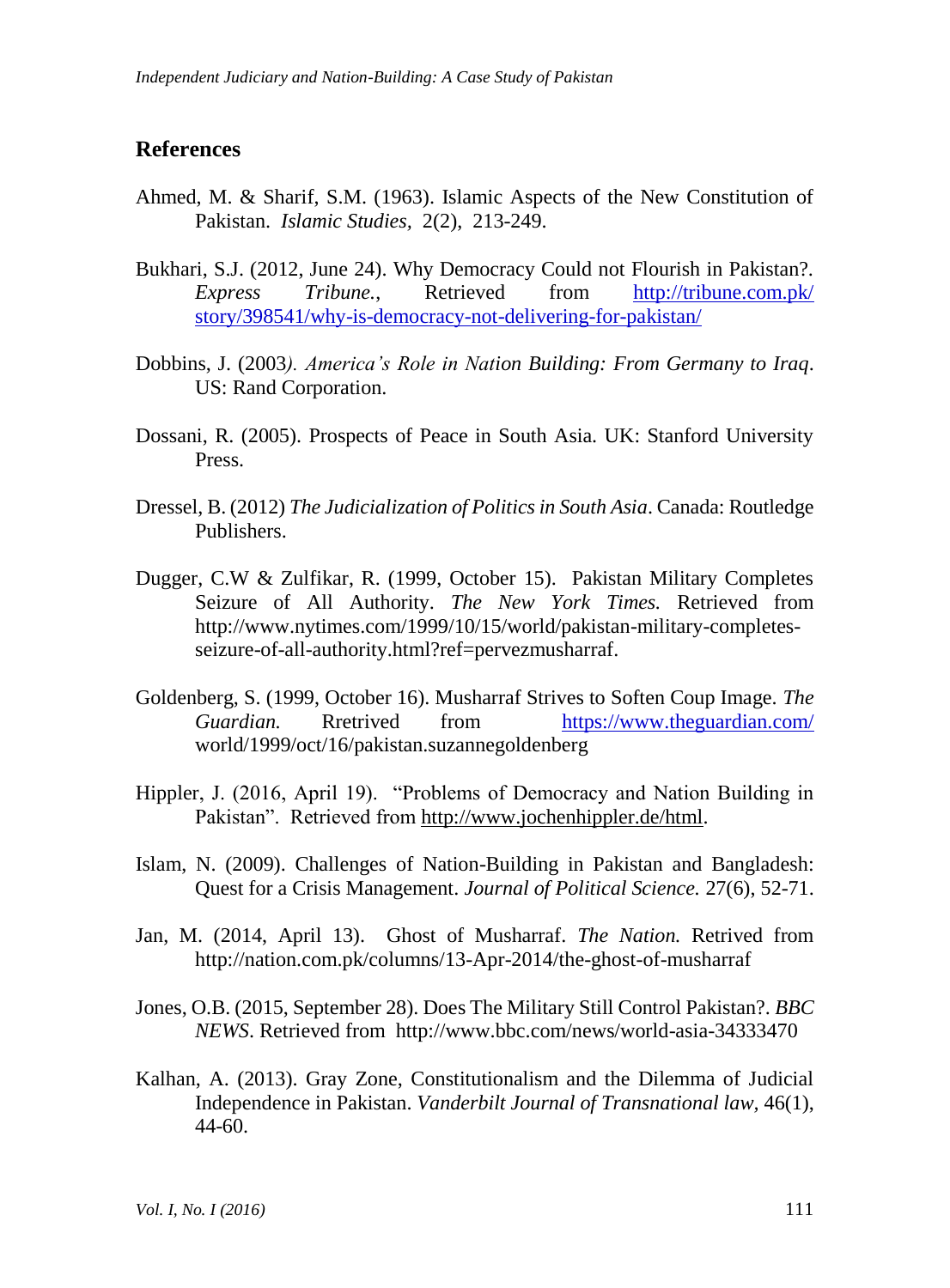- Kausor, T. (2012). *Pakistan's Stability Paradox: Domestic, regional and International Diemension*. London: Routledge.
- Khan, H. (2009). *Constitutional and Political History of Pakistan*. Karachi: Oxford University Press.
- Mahmood, M.D. (1992). *The Judiciary and Politics in Pakistan*. Lahore: Idara Mutalia-e-Tareekh.
- Niaz, I. (2010). *The Cultur of Power and Governance of Pakistan 1947-2008.*  Karachi: Oxford University Press.
- Pardesi, Y.Y., & Panhwar, K.N. (2004). Constitutional Crisis in Pakistan from 1969-1971: Critical Analysis. *The Dialogue*. 7(1). 69-80.
- Qazi, S. (2015, March 27). Necessity as the Mother of Laws. *Herald.* Retrieved from http://herald.dawn.com/news/1152911
- Sana, K. (2016, May 22). *The Role of the Judiciary in Nation Building: Lessons from Rebuilding Native Nations in the United State of America*. Retrieved fro[m www.academia.edu/9755931.](http://www.academia.edu/9755931)
- Shah, A. (2013). Constraining Consolidation: Military Politics and Democracy in Pakistan (2007–2013). *Democratization.* 21(6). 3-25.
- Shah, S.A. (2008, January 07). PCO and its Victim Judges. *DAWN*. Retrieved from <http://www.dawn.com/news/841674/pco-and-its-victim-judges>
- Sinclair, J. (2004). Advanced *Learner's English Dictionary*. London: Harper Collins.
- Stephenson, Carolyn. (2005). *Nation Building beyond Intractability*. Colorado: Conflict Information Consortium. Retrieved from [http://www.beyondintractability.org/essay/nation-building.](http://www.beyondintractability.org/essay/nation-building)
- Sultana, T. (2012). Montesquieu's Doctrine of Separation of Powers: A Case Study of Pakistan. *Journal of European Studies.* 28(2). 60-67.
- Waseem, M. (2012). Judging Democracy in Pakistan: Conflict between the Executive and Judiciary. *Contemporary South Asia*.20. (1), 51-66.